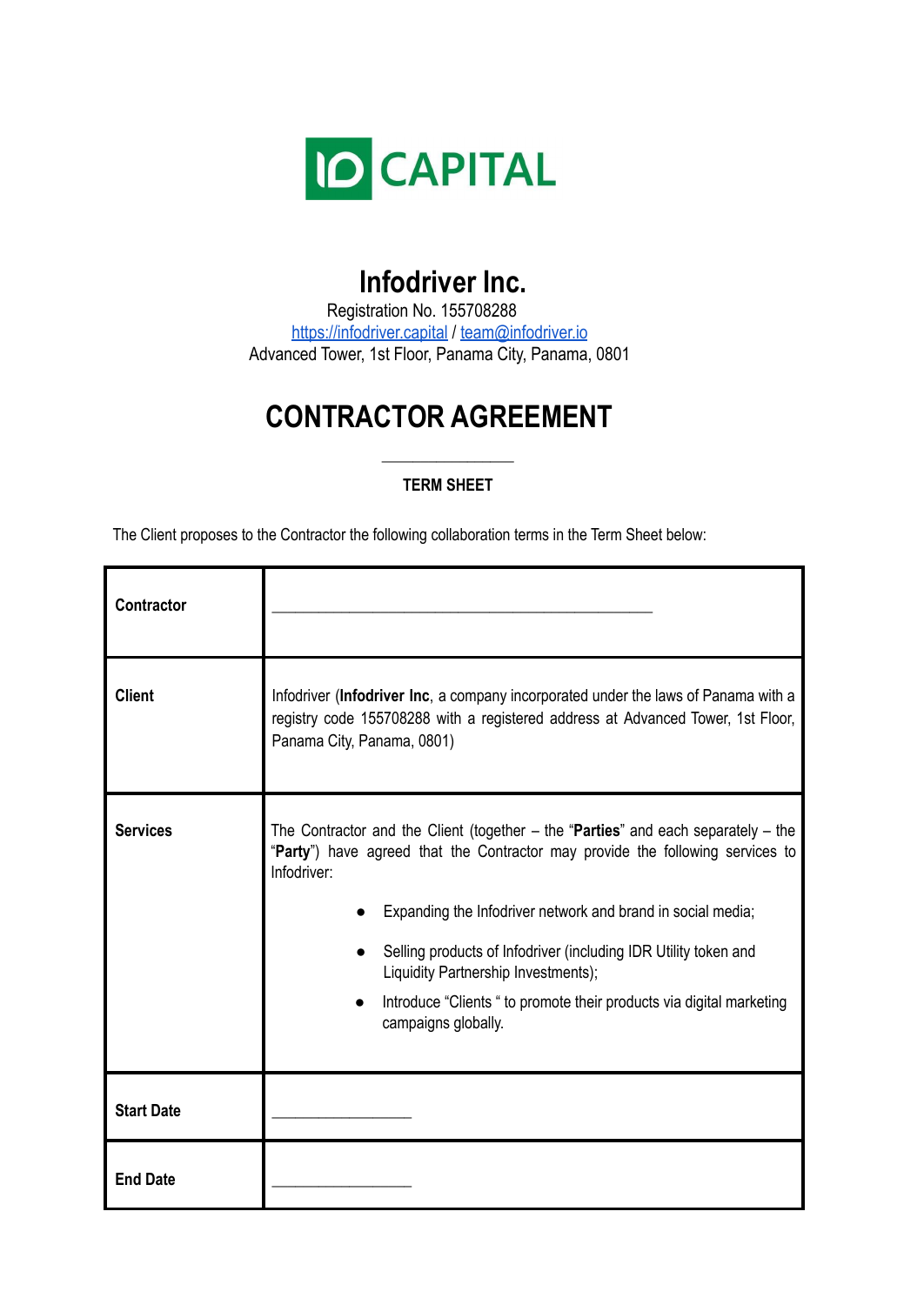| Validity | Term Sheet Period of 12 months unless terminated early as per below or extended through a new<br>agreement |
|----------|------------------------------------------------------------------------------------------------------------|
|          |                                                                                                            |

| <b>Early Termination</b> | This Term Sheet may be terminated at any moment during its<br>period of validity mentioned above by a mutual agreement or<br>unilaterally without cause by either party by giving a 3-day prior<br>written notice to the other party;                                                                         |
|--------------------------|---------------------------------------------------------------------------------------------------------------------------------------------------------------------------------------------------------------------------------------------------------------------------------------------------------------|
|                          | This Term Sheet may be also terminated unilaterally by the<br>Client by giving a 3-day prior written notice to the Contractor in<br>case of violation by the Contractor of any provisions of this<br>Term Sheet (including but not limited to the Non-Disclosure<br>Agreement attached hereto as Schedule 1); |
|                          | Any client introduction that was made and was finalized with an<br>agreement that is paid or will be paid by the new client should<br>also result in payment of the introduction fee to the contractor<br>even after the termination of this contract.                                                        |

| <b>Service Fee</b> | -3% from sales amount for bringing Infodriver a warm lead for any<br><b>Infodriver Products:</b><br>The Service Fee shall be paid by the Client to the Contractor within 30 business<br>days from:                                             |  |  |
|--------------------|------------------------------------------------------------------------------------------------------------------------------------------------------------------------------------------------------------------------------------------------|--|--|
|                    | • the end of the month, in which they were rendered by the<br>Contractor - if the services were rendered by the Contractor<br>to the Client during the full month; or                                                                          |  |  |
|                    | the last day of rendering services by the Contractor under this<br>Term Sheet - in case of early termination of this Term Sheet<br>by either party (unless such early termination is due to the<br>Contractor's violation of this term sheet). |  |  |

| <b>Non-Disclosure</b> | The Contractor and the Client undertake to execute simultaneously with this<br>Term Sheet the Non-Disclosure Agreement, the form of which is attached hereto<br>as Schedule 1 and makes an integral part of this Term Sheet |
|-----------------------|-----------------------------------------------------------------------------------------------------------------------------------------------------------------------------------------------------------------------------|
|                       |                                                                                                                                                                                                                             |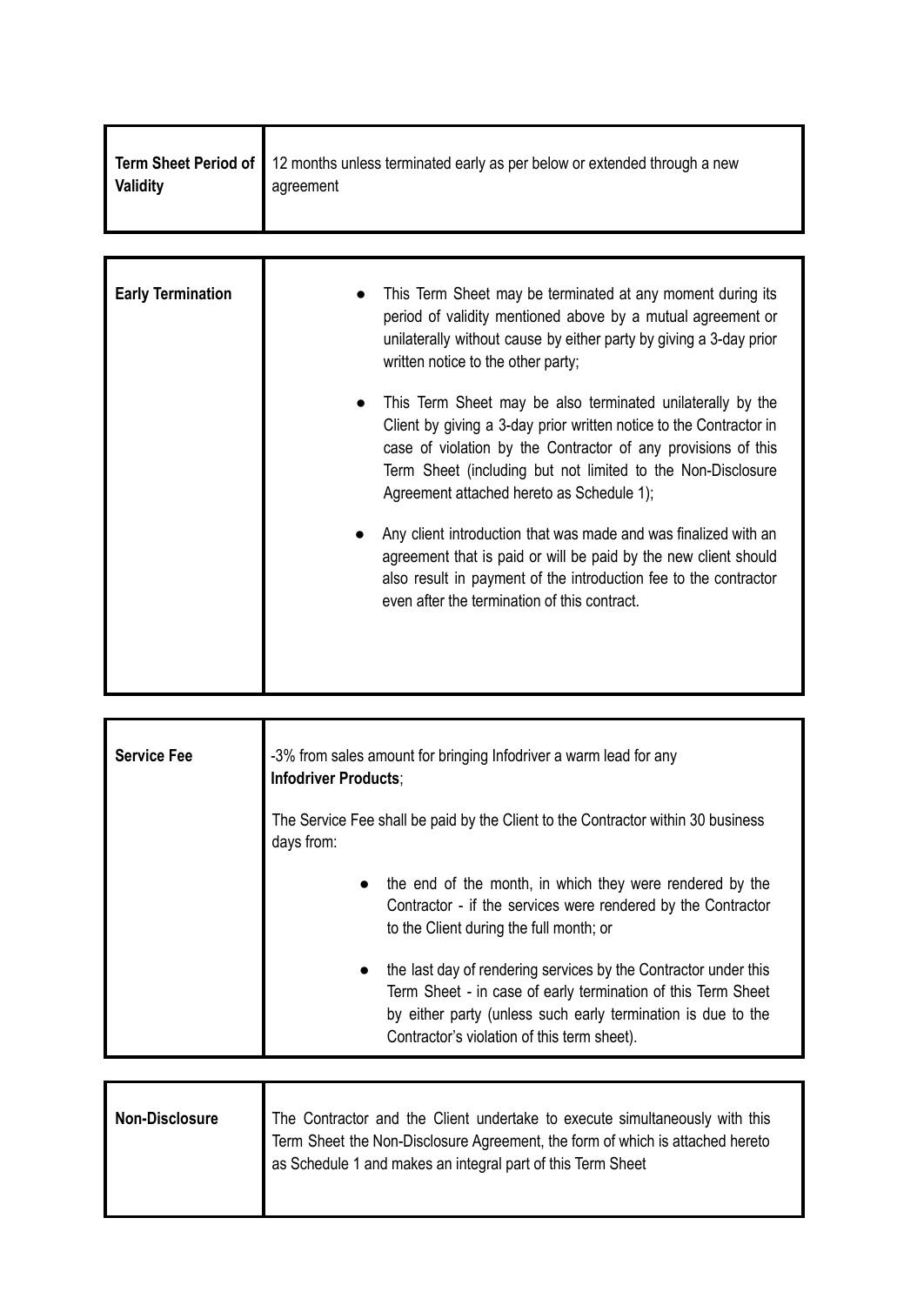| <b>Non-Solicitation</b>                                            | For the period of twelve months after termination of this Term<br>Sheet, irrespective of the reasons for which the Agreement<br>has been terminated, the Contractor shall not without prior<br>written consent of the Client do any of the following in the<br>United States, Europe, Asia and/or contact any "Clients" of the<br>entice<br>employees,<br>Contractor,<br>present<br>contractors,<br>shareholders.<br>officers,<br>directors,<br>and representatives<br>("Engaged persons") of the Client and/or companies<br>affiliated with the Client or persons who in the period of two<br>years preceding the termination of Contractor's engagement<br>have been or were employed by and/or rendered services to<br>the Client and/or the companies affiliated with the Client to<br>terminate their engagement and/or to hire such present or<br>former Engaged persons; and/or<br>contact the clients of the Contractor, the Client's sponsors and<br>partners of any type, and its technical, marketing, PR, legal<br>and/or regulatory advisors/contractors of any type rendering<br>services to the Client and/or its affiliates. |  |
|--------------------------------------------------------------------|----------------------------------------------------------------------------------------------------------------------------------------------------------------------------------------------------------------------------------------------------------------------------------------------------------------------------------------------------------------------------------------------------------------------------------------------------------------------------------------------------------------------------------------------------------------------------------------------------------------------------------------------------------------------------------------------------------------------------------------------------------------------------------------------------------------------------------------------------------------------------------------------------------------------------------------------------------------------------------------------------------------------------------------------------------------------------------------------------------------------------------------------|--|
| No Obligation to<br><b>Enter into Further</b><br><b>Agreements</b> | Each Party acknowledges and agrees that this Term Sheet is not intended to<br>create any legally binding obligations on the parties with respect to any<br>transaction other than the transactions contemplated by this Term Sheet, and<br>does not create any such legally binding obligations of any kind whatsoever with<br>respect to entering into any potential transactions between the parties. For the<br>avoidance of doubt, upon expiry of the period of validity of this Term Sheet the<br>Parties may but are not in any way obliged to enter into negotiations of another<br>agreement governing relations between them.                                                                                                                                                                                                                                                                                                                                                                                                                                                                                                       |  |
| No<br><b>Special Duties</b>                                        | Neither the discussions or negotiations between the parties hereto nor this Term<br>Sheet is intended to, and they do not, create any fiduciary or other special duties<br>or other obligations between the parties hereto in any respect, including any<br>implied covenant of good faith or fair dealing                                                                                                                                                                                                                                                                                                                                                                                                                                                                                                                                                                                                                                                                                                                                                                                                                                   |  |
|                                                                    |                                                                                                                                                                                                                                                                                                                                                                                                                                                                                                                                                                                                                                                                                                                                                                                                                                                                                                                                                                                                                                                                                                                                              |  |
| Independent<br><b>Contractors</b>                                  | The relationship of the Contractor and the Client established by this term sheet<br>is that of independent contractors. Nothing in this Term Sheet shall be construed<br>to create any agency or employment relationship between the Contractor and<br>the Client or any of its employees. Neither party shall have any right, power or<br>authority to assume, create or incur any expense, liability or obligation, express<br>or implied, on behalf of the other.                                                                                                                                                                                                                                                                                                                                                                                                                                                                                                                                                                                                                                                                         |  |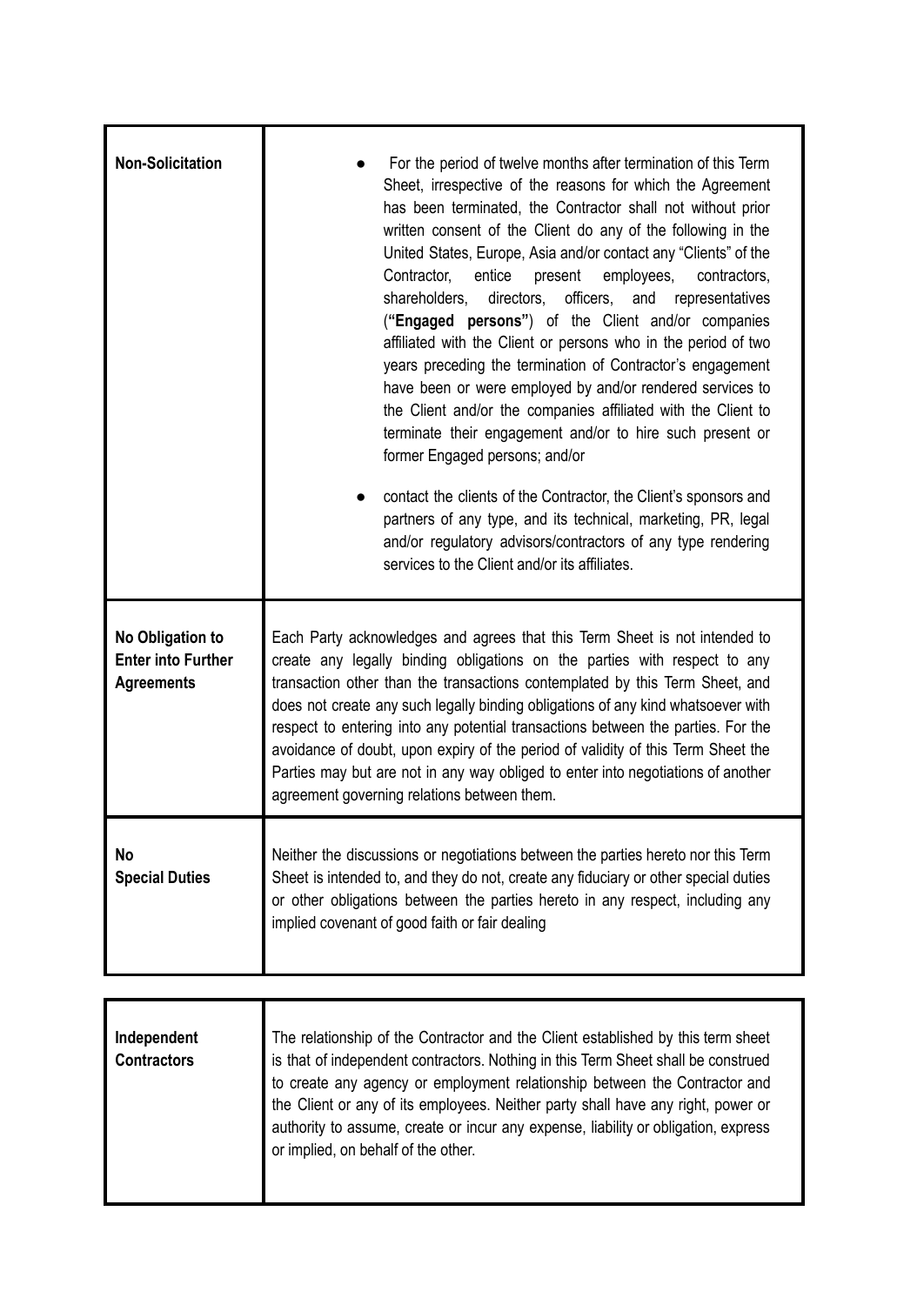This Term Sheet is open for acceptance by countersigning and returning to the Client a signed copy of this Term Sheet not later than at 8 pm CET of the  $3^{rd}$  day following the date of \_\_\_\_\_\_\_\_\_\_\_\_\_\_\_\_ Upon *countersigning and returning the Term Sheet, the Contractor agrees to be bound by its terms and understands that its provisions shall constitute a legally binding agreement between him and the Client.*

## *This Term Sheet replaces and supersedes any previous agreement between the parties.*

This Term Sheet will be governed by and construed in accordance with Estonia law without regard to conflict of laws provisions, and the Parties irrevocably submit any dispute in relation to this Term Sheet to the non-exclusive jurisdiction of the Panama courts.

## **SIGNATURES OF THE PARTIES:**

| <b>SIGNED by the CLIENT</b> |       | <b>SIGNED by CONTRACTOR</b> |      |
|-----------------------------|-------|-----------------------------|------|
|                             | Name  |                             | Name |
|                             | Date. |                             | Date |
|                             |       |                             |      |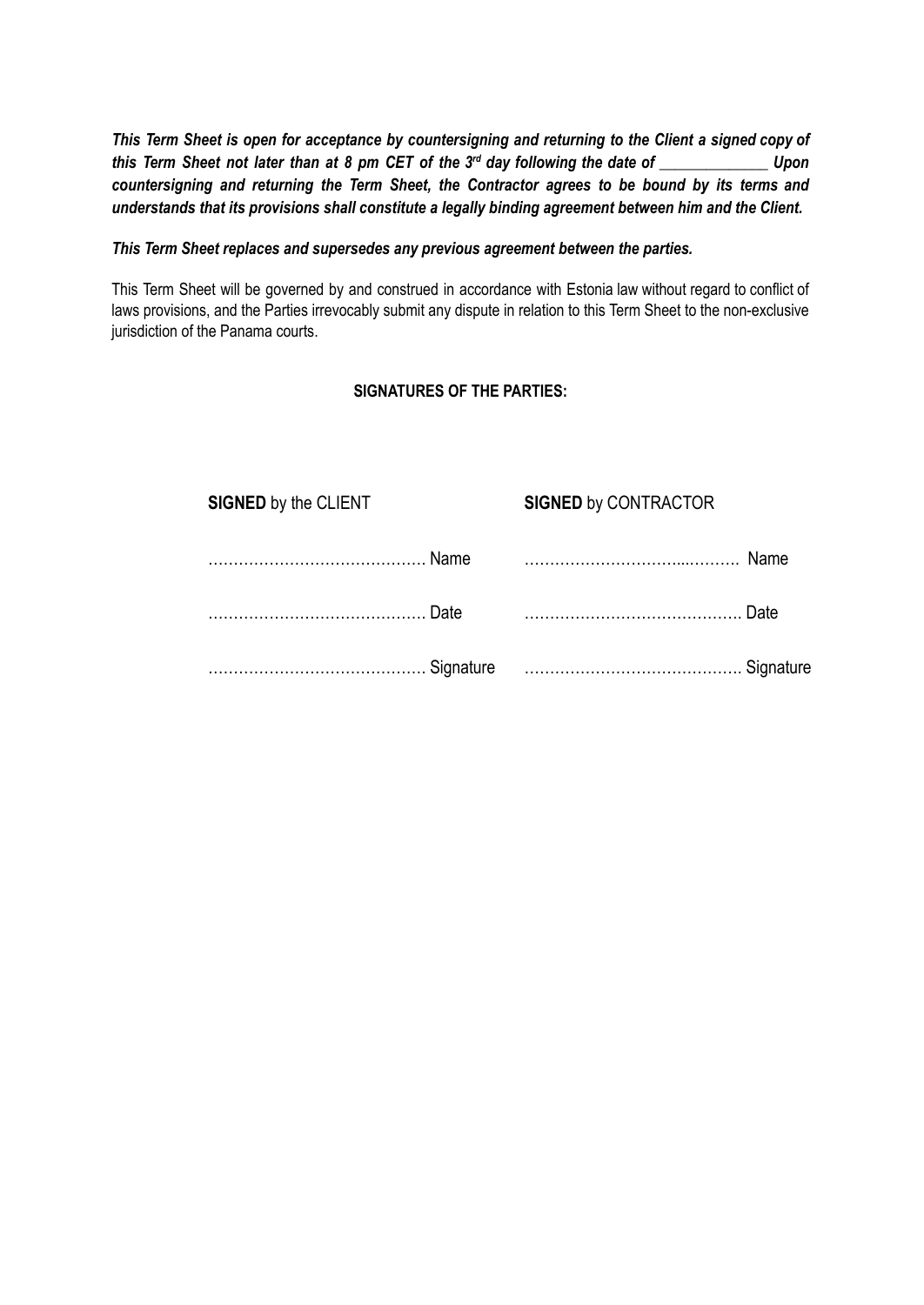#### **Schedule 1 to the Term Sheet**

## **NON-DISCLOSURE AGREEMENT**

This Nondisclosure Agreement (this "**Agreement**"), effective *\_\_\_\_\_\_\_\_\_\_\_\_\_\_\_\_\_\_* ("**Effective Date**"), is entered into by and between **Infodriver Inc.**, a company incorporated under the laws of of Panama with a registry code 155708288 with a registered address at Advanced Tower, 1st Floor, Panama City, Panama, 0801 ("Discloser") and **the address** set forth on the signature page hereto or otherwise provided to the Discloser ("**Recipient**") (each herein referred to individually as a "**Party**" or collectively as the "**Parties**"). In consideration of the covenants and conditions contained herein and for other good and valuable consideration the receipt of which is hereby acknowledged, the Parties hereby agree to the following:

## **1. PURPOSE**

The Recipient is going to provide the Disclosure services, agreed on in the Term Sheet between the Parties, to which this Non-Disclosure Agreement is an integral part (the "**Opportunity**"), and in connection with the Opportunity, Disclosure has disclosed, and may further disclose to Recipient certain confidential technical and business information that Disclosed desires Recipient to treat as confidential. Without limiting the foregoing, the Opportunity shall also include the matters, if any, set forth in the *Appendix* attached hereto.

## **2. CONFIDENTIAL INFORMATION**

A. *Definition*. "**Confidential Information**" means any information disclosed by Disclosure to Recipient, including any information disclosed prior to the Effective Date, either directly or indirectly in writing, orally or by inspection of tangible objects (including, without limitation, research, product plans, products, services, equipment, customers, markets, software, inventions, processes, designs, drawings, hardware, formulations, specifications, product configuration information, marketing and finance documents, prototypes, samples, data sets, and equipment), whether or not designated as "confidential" at the time of disclosure. Confidential Information may also include information of a third party that is in Disclosure's possession and is disclosed to Recipient under this Agreement.

Without limiting the foregoing, Confidential Information shall include the items, if any, set forth in the *Appendix* attached hereto. Unless the Disclosure provides its consent to the contrary, Confidential Information also includes the existence of this Agreement and its terms and the fact that Recipient is evaluating Discloser's Confidential Information.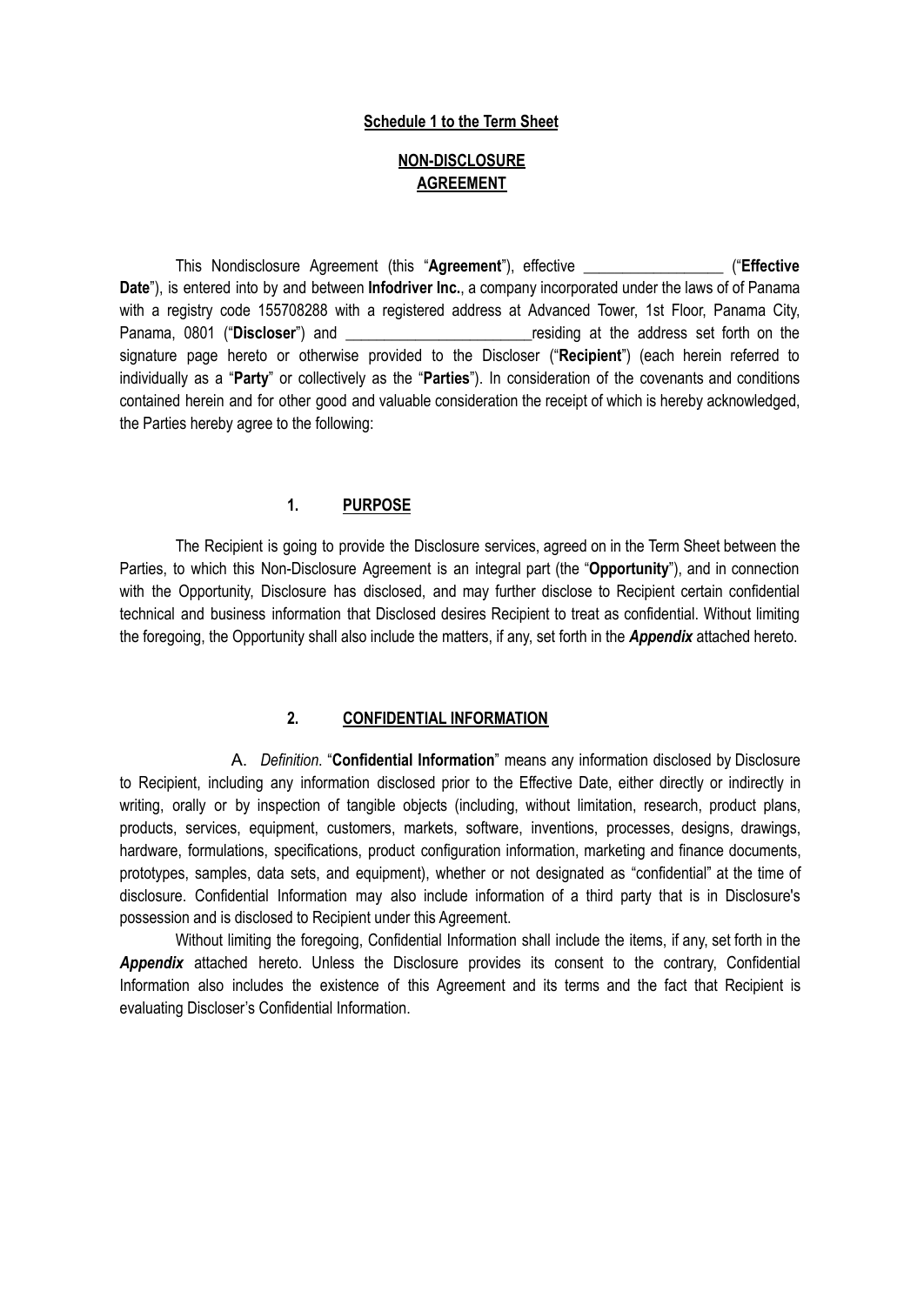B. *Exceptions*. Confidential Information shall not, however, include any information that Recipient can establish: (i) was publicly known or made generally available without a duty of confidentiality prior to the time of disclosure to Recipient by Disclosure; (ii) becomes publicly known or made generally available without a duty of confidentiality after disclosure to Recipient by Disclosure through no action or inaction of Recipient; or (iii) is in the rightful possession of Recipient without confidentiality obligations at the time of disclosure by Disclosure to Recipient as shown by Recipient's then-contemporaneous written files and records kept in the ordinary course of business.

C. *Compelled Disclosure*. If Recipient becomes legally compelled to disclose any Confidential Information, other than pursuant to a confidentiality agreement, Recipient will provide Disclosure prompt written notice of such disclosure and will assist Disclosure in seeking a protective order or another appropriate remedy. If Disclosure waives Recipient's compliance with this Agreement or fails to obtain a protective order or other appropriate remedy, Recipient will furnish only that portion of the Confidential Information that is legally required to be disclosed; provided that any Confidential Information so disclosed shall maintain its confidentiality protection for all purposes other than such legally compelled disclosure.

## **3. NON-USE AND NON-DISCLOSURE**

Recipients shall not use any Confidential Information for any purpose except to evaluate and engage in discussions concerning the Opportunity. Recipient shall not disclose any Confidential Information or permit any Confidential Information to be disclosed, either directly or indirectly, to any third party without Discloser's prior written consent.

## **4. MAINTENANCE OF CONFIDENTIALITY**

Recipients shall take reasonable measures to protect the secrecy of and avoid disclosure and unauthorized use of the Confidential Information. Without limiting the foregoing, Recipient shall take at least those measures it employs to protect its own most highly confidential information. Recipients shall not make any copies of the Confidential Information unless the same are previously approved in writing by Disclosure. Recipients shall reproduce Discloser's proprietary rights notices on any such authorized copies, in the same manner in which such notices were set forth in or on the original. Recipient shall immediately notify Disclosure of any unauthorized use or disclosure, or suspected unauthorized use or disclosure, of Confidential Information.

## **5. NO OBLIGATION**

Nothing in this Agreement shall obligate either Party to proceed with any transaction between them, and each Party reserves the right, in its sole discretion, to terminate the discussions contemplated by this Agreement concerning the Opportunity. Nothing in this Agreement shall be construed to restrict Discloser's use or disclosure of its own Confidential Information.

## **6. NO WARRANTY**

ALL CONFIDENTIAL INFORMATION IS PROVIDED "AS IS." DISCLOSURE MAKES NO WARRANTIES, EXPRESS, IMPLIED OR OTHERWISE, REGARDING THE ACCURACY, COMPLETENESS OR PERFORMANCE OF ANY CONFIDENTIAL INFORMATION, OR WITH RESPECT TO NON-INFRINGEMENT OR OTHER VIOLATION OF ANY INTELLECTUAL PROPERTY RIGHTS OF A THIRD PARTY OR OF RECIPIENT.

## **7. RETURN OF MATERIALS**

All documents, computer code, algorithms and other tangible or intangible objects containing or representing Confidential Information and all copies or extracts thereof or notes derived therefrom that are in the possession or control of Recipient shall be and remain the property of Disclosure and shall be promptly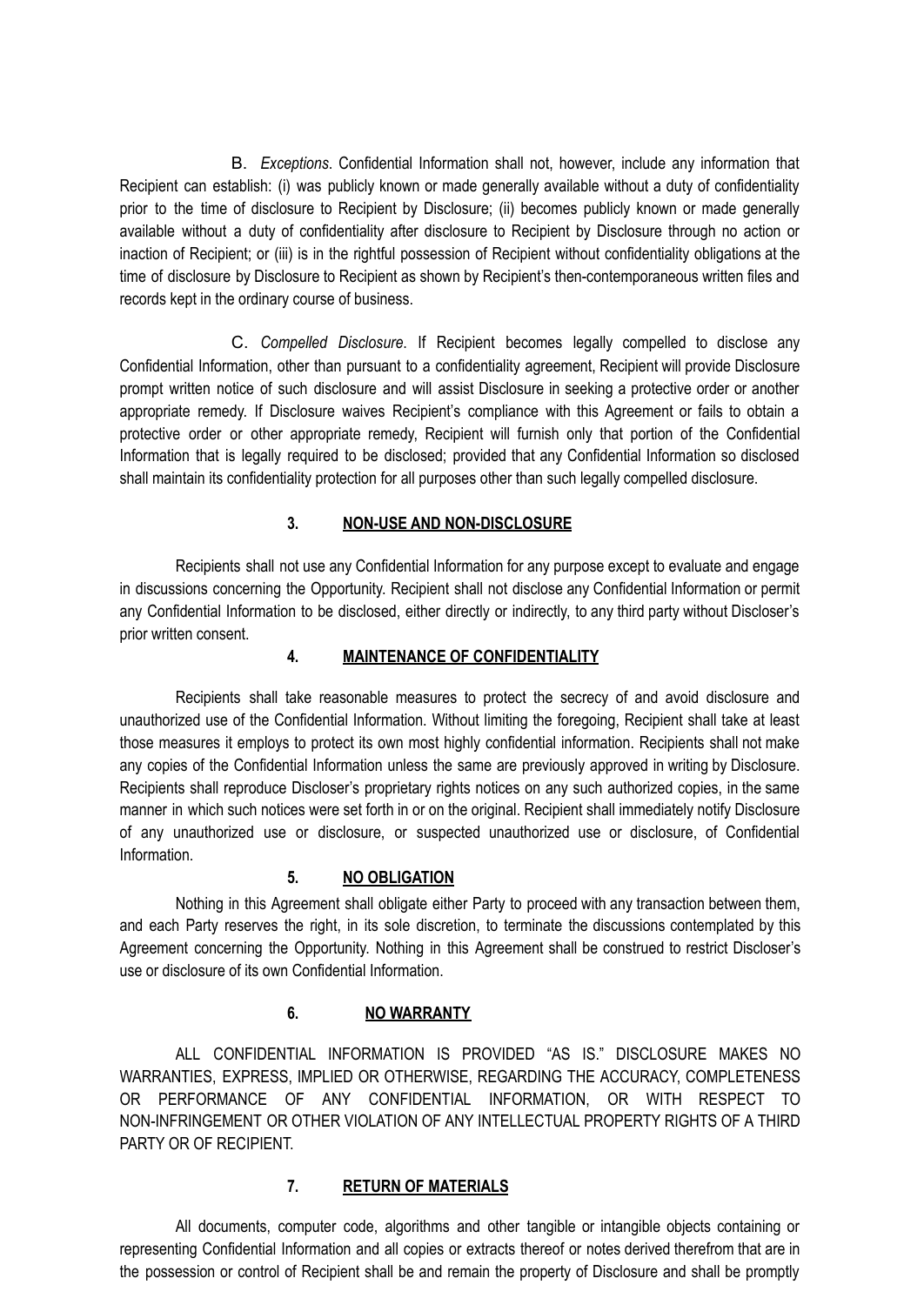returned to Disclosure or permanently destroyed (with proof of such destruction) from all Discloser's computers, other electronic devices, Disclosure's network-attached and cloud storages, and portable memory devices, each upon Discloser's request.

## **8. NO LICENSE**

Nothing in this Agreement is intended to grant any rights to Recipient under any intellectual property right of Disclosure, nor shall this Agreement grant Recipient any rights in or to the Confidential Information except as expressly set forth in this Agreement.

## **9. TERM**

The obligations of Recipient under this Agreement shall survive until such time as all Confidential Information disclosed hereunder becomes publicly known or made generally available through no action or inaction of Recipient or 1 year after the Effective Date, whichever is later.

## **10. REMEDIES**

If Recipient commits a breach, or threatens to commit a breach, of any of the provisions of this Agreement, the Disclosure shall have the right and remedy to have the provisions of this Agreement specifically enforced by any court of competent jurisdiction, it being acknowledged and agreed that any such breach or threatened breach will cause irreparable injury to the Disclosure and that money damages will not provide an adequate remedy to the Disclosure. Such right and remedy shall be in addition to, and not in lieu of, any other rights and remedies available to the Disclosure under law or in equity.

#### **11. INDEMNITY**

Recipient hereby agrees that, promptly on Discloser's demand, it shall indemnify and hold Disclosure, its officers, directors, employees and contractors harmless, against any losses, claims, damages or liabilities, joint or several, to which Disclosure or such persons may become subject arising, directly or indirectly, to the extent they arise from actions taken by or omissions of, Recipient in connection with this Agreement or by the negligence or willful acts or omissions of Recipient.

#### **12. RECIPIENT INFORMATION**

Disclosure does not wish to receive any confidential information from Recipient, and Disclosure assumes no obligation, either expressed or implied, with respect to any information disclosed by Recipient to Disclosure.

## **13. MISCELLANEOUS**

This Agreement shall bind and inure to the benefit of the Parties and their respective successors and permitted assigns; except that Recipient may not assign or otherwise transfer this Agreement, by operation of law or otherwise, (including by merger, reorganization, consolidation, change of control, or sale of all or substantially all of Recipient's assets to which this Agreement pertains), without written consent of Disclosure. Any assignment or transfer of this Agreement in violation of the foregoing shall be null and void. This Agreement will be interpreted and construed in accordance with the laws of Panama, without regard to conflict of law principles, and the parties irrevocably submit any dispute in relation to this Agreement to the non-exclusive jurisdiction of the Panama courts.

Recipient hereby represents and warrants that the persons executing this Agreement on its behalf have express authority to do so, and, in so doing, to bind Recipient thereto. Nothing contained in this Agreement shall imply any partnership, joint venture or agency relationship between the Parties and neither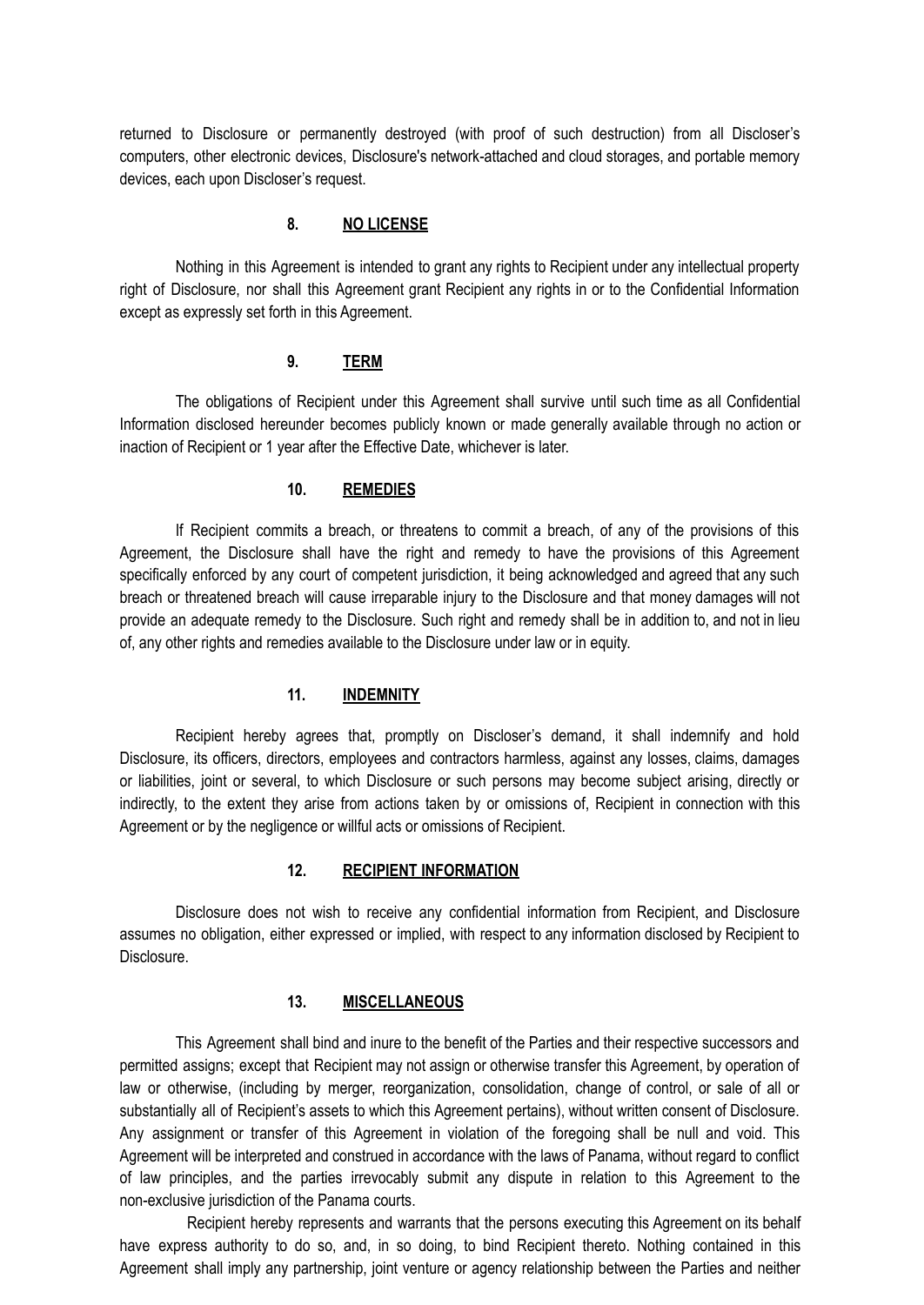Party shall have the power to obligate or bind the other in any manner whatsoever, except to the extent herein provided. This Agreement contains the entire agreement between the Parties with respect to the Opportunity and supersedes all prior written and oral agreements between the Parties regarding the Opportunity.

If a court or other body of competent jurisdiction finds any provision of this Agreement, or portion thereof, to be invalid or unenforceable, such provision will be enforced to the maximum extent permissible so as to effect the intent of the Parties, and the remainder of this Agreement will continue in full force and effect. No provision of this Agreement may be waived except by a writing executed by the Party against whom the waiver is to be effective. A Party's failure to enforce any provision of this Agreement shall neither be construed as a waiver of the provision nor prevent the Party from enforcing any other provision of this Agreement.

No provision of this Agreement may be amended or otherwise modified except by a writing signed by the Parties to this Agreement. The Parties may execute this Agreement in counterparts, each of which shall be deemed an original, but all of which together constitute one and the same agreement. This Agreement may be delivered by electronic or facsimile transmission, and electronic or facsimile copies of executed signature pages shall be binding as originals.

IN WITNESS WHEREOF, the Parties by their duly authorized representatives have executed this Non-disclosure Agreement as of the Effective Date.

| <b>SIGNED by the CLIENT</b> |      | <b>SIGNED by CONTRACTOR</b> |             |
|-----------------------------|------|-----------------------------|-------------|
|                             | Name |                             | <b>Name</b> |
|                             | Date |                             | Date        |
|                             |      |                             |             |